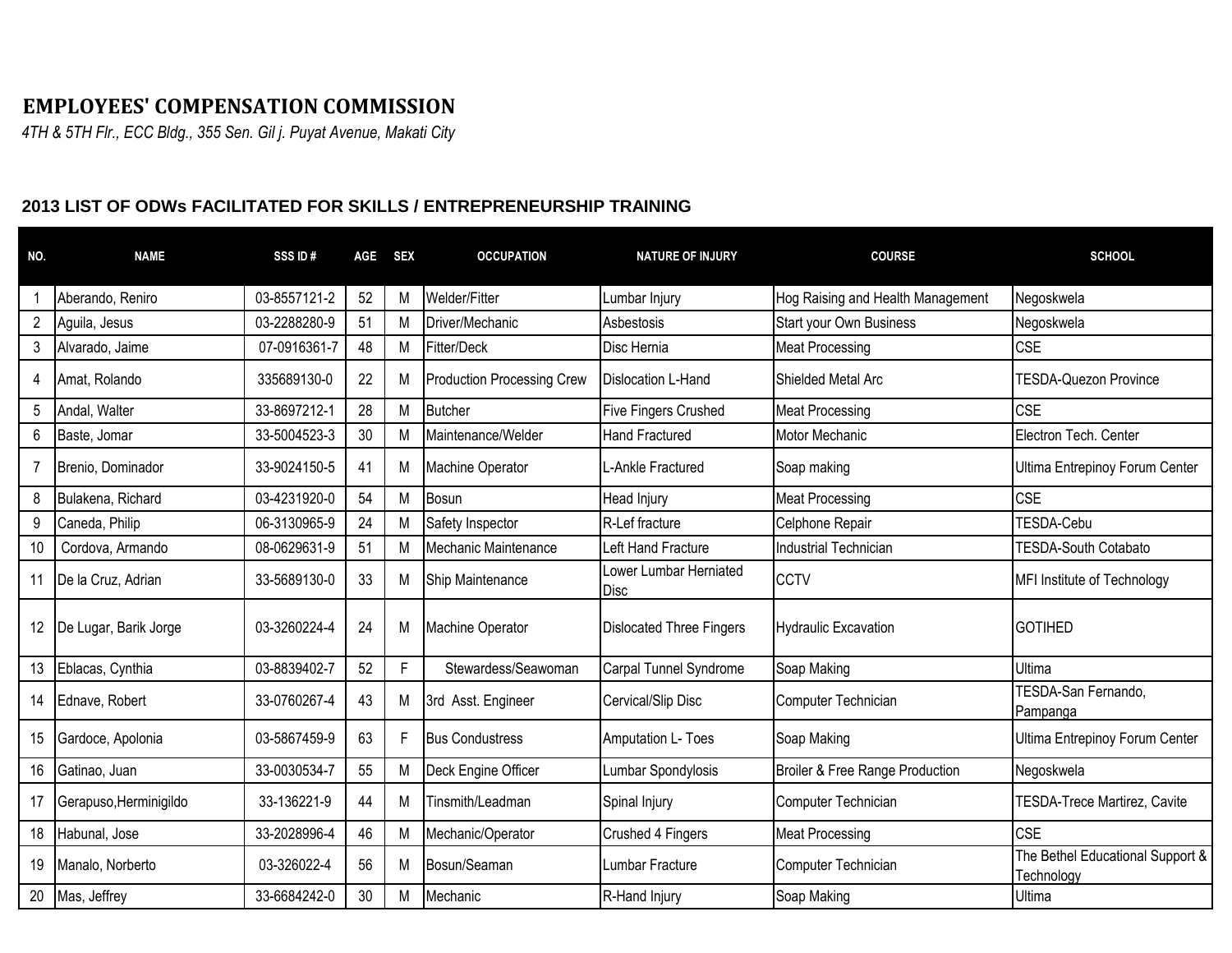| NO. | <b>NAME</b>        | SSS ID#       | AGE | <b>SEX</b> | <b>OCCUPATION</b>            | <b>NATURE OF INJURY</b>           | <b>COURSE</b>                      | <b>SCHOOL</b>                                                 |
|-----|--------------------|---------------|-----|------------|------------------------------|-----------------------------------|------------------------------------|---------------------------------------------------------------|
| 21  | Negrete, Miguela   | 03-4037055-5  | 59  | F          | <b>Production Supervisor</b> | <b>Waist Injury</b>               | <b>Meat Processing</b>             | <b>CSE</b>                                                    |
| 22  | Paraton, Danilo    | 03-32135055-5 | 56  | М          | Driver/Mechanic              | <b>Dislocated Waist</b>           | Soap Making                        | Ultima Entrepinoy Forum Center                                |
| 23  | Roldan, Billardo   | 03-5131795-0  | 51  | М          | Bosun/Seaman                 | Fracture R-Leg Fibula             | <b>Welding Course</b>              | TESDA-Guiguinto, Bulacan                                      |
| 24  | Tayoba, Robert     | 33-0113976-1  | 43  | м          | Stevedore                    | Spine Fracture                    | Soap Making                        | Ultima Entrepinoy Forum center                                |
| 25  | Tomas, Gina        | 03-3527866-2  | 63  | F          | Operator                     | Lumbar Injury                     | <b>Meat Processing</b>             | cse                                                           |
| 26  | Vicente, Efren     | 33-3893927-7  | 41  | М          | Checker                      | Fractured Lower L-Leg             | <b>Commercial Cooking/Culinary</b> | Negoskwela/Standard Culinary &<br>Tech. Skills Training Corp. |
| 27  | Yordan, James      | 33-7993506-5  | 32  | М          | Machine Operator             | Amputation L-Arm                  | Soap Making                        | Ultima Entrepinoy Forum Center                                |
| 28  | Bernat, Dominador  | 33-1729249-8  | 41  | M          | Pump Crew                    | Left Ankle Injury                 | <b>Driving Course</b>              | A-I Driving School                                            |
| 29  | Calusayan, Esteban | 03-4166195-9  | 53  | М          | Mechanic                     | Disc Injury                       | Motorcycle Repair                  | First Gear Tech. Institute                                    |
| 30  | Colvera, Nestor    | 33-9600832-8  | 30  | M          | Machine Operator             | <b>Finger Amputation</b>          | Electrical Installation            | Caloocan City Manpower Training<br>Center                     |
| 31  | Gabiana, Rosalinda | 34-2307702-8  | 33  |            | Machine Operator             | <b>Amputation L -Four Fingers</b> | Ice Cream Making                   | Negoskwela                                                    |
| 32  | Valencia, Wilfredo | 33-5400393-8  | 37  | М          | 2nd. officer                 | Left Wrist Injury                 | <b>Computer Hardware Servicing</b> | Microlink Institute of Science &<br>Technology                |
| 33  | Viscera, Deonard   | 33-483168-0   | 39  | Μ          | Machine Operator             | <b>Amputation Two Fingers</b>     | Automotive Mechanic                | The Bethel Educ. Support Technology-<br>Bacoor, Cavite        |
| 34  | Clarin, Joemer     | 08-1461063-1  | 26  | М          | Machine Operator             | Left Eye-Injury                   | <b>Hog Raising Project</b>         | Vitarich/ Xavier University                                   |
| 35  | Dapitilla, Raul    | 08-1013904-5  | 47  | М          | Driver                       | Accident                          | Hog Raising Project                | Vitarich/ Xavier University                                   |
| 36  | Frilles, Jorge     | 33-9023294-1  | 26  | S          | Helper                       | Amputation R-Leg                  | <b>Computer Hardware Servicing</b> | St. Benilde-SDA                                               |
| 37  | Ita-oc, Ritchelo   | 08-1465425-7  | 47  | м          | <b>Upholstery Cutter</b>     | Fractured L-Foot                  | Hog Raising Project                | Vitarich/Xavier University                                    |
| 38  | Jaudian, Elvin     | 08-1618958-4  | 27  | М          | Collector                    | Broken Bone R-Arm                 | Hog Raising Project                | Vitarich/ Xavier University                                   |
| 39  | Lim, Richard       | 08-1245744-3  | 35  | М          | Process Technician           | <b>Fractured L-Foot Ankle</b>     | Hog Raising Project                | Vitarich/ Xavier University                                   |
| 40  | Navarosa, Jelmer   | 33-3415022-5  | 42  | Μ          | Seaman                       | Fractured L-Foot                  | Hog Raising Project                | Vitarich/ Xavier University                                   |
| 41  | Ramil, Jamito      | 08-1423541-4  | 36  | Μ          | <b>I</b> Maintenance         | Foreign Body                      | Hog Raising Project                | TESDA-ZAMBOANGA CITY                                          |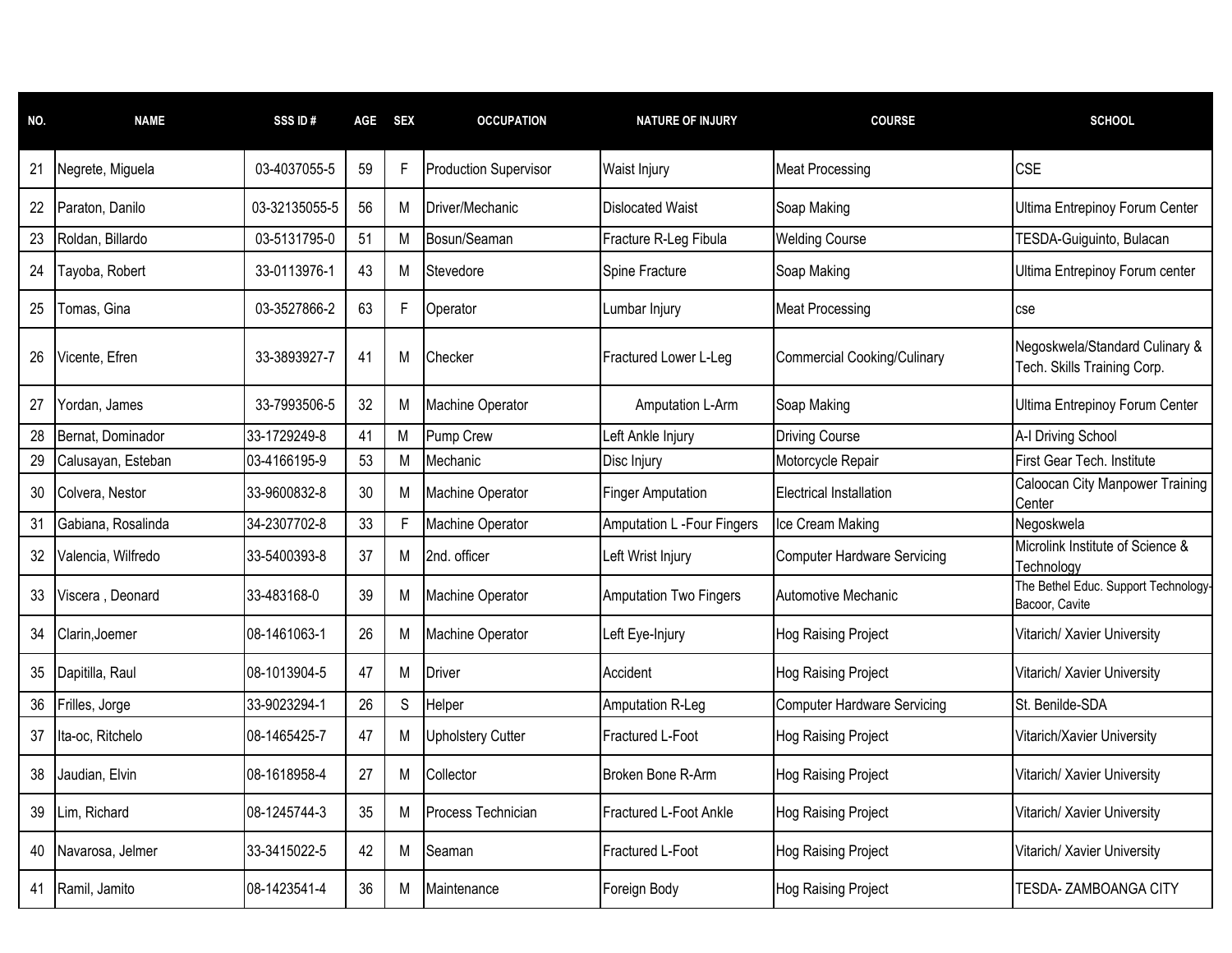| NO. | <b>NAME</b>           | SSS ID#        | <b>AGE</b> | <b>SEX</b> | <b>OCCUPATION</b>       | <b>NATURE OF INJURY</b>             | <b>COURSE</b>                      | <b>SCHOOL</b>                                  |
|-----|-----------------------|----------------|------------|------------|-------------------------|-------------------------------------|------------------------------------|------------------------------------------------|
| 42  | Reyes, Efren          | 03-4125606-3   | 56         | М          | Fitter                  | Spinal Injury                       | <b>Silkscreen Printing</b>         | Negoskwe;a                                     |
| 43  | Saliling, Julius      | 08-1246536-7   | 35         | м          | AB/ Seaman              | L-Optic Canal Fracture (eye)        | Hog Raising                        | Vitarich/ Xavier University                    |
| 44  | Bagona, Bimbo         | 03-5679156-8   | 49         | М          | <b>Butcher</b>          | <b>Amputation R-Index Finger</b>    | <b>Commercial Cooking</b>          | Negoskwela                                     |
| 45  | Banaay, Angeles       | 33-1354861-2   | 44         | М          | Messenger               | Fractured L-Leg                     | Electronic Technician              | <b>TESDA-CAMANAVA</b>                          |
| 46  | Bayawa, Freddie       | 06-2882199-1   | 30         | M          | <b>Security Guard</b>   | Gunshot (Leg injury)                | <b>Driving Course</b>              | TESDA-Cebu                                     |
| 47  | Cleofas, Pedro        | 03-5050143-7   | 55         | M          | Seaman                  | -Shoulder Injury                    | Heavy Crane Operator               | GOTIHED-Pasig City                             |
| 48  | Ebcas, Genevieve      | 08-0855208-0   | 40         | м          | <b>Factory Worker</b>   | <b>Head Injury</b>                  | <b>Commercial Cooking</b>          | Pilgrim Christian College-CDO                  |
| 49  | Eroisa, Roberto       | 08-1330137-8   | 35         | М          | <b>Box Maker</b>        | Amputated L-Arm Above<br>Elbow      | <b>Computer Hardware Servicing</b> | DATS Tech. School-CDO                          |
| 50  | Evangelista, Mark Jim | 06-2882199-1   | 30         | M          | <b>Grinder Operator</b> | Four Fingers Crushed                | <b>Computer Hardware Servicing</b> | TESDA-Cebu                                     |
| 51  | Leong, Ernesto        | 03-5799840-9   | 54         | М          | Cook                    | Miniscal Tear Leg                   | <b>Welding Course</b>              | Power Skills Tech, School                      |
| 52  | Morales, John Hanton  | 03-7483417-7   | 49         | M          | Seaman                  | Carpal Tunnel Syndrome              | <b>Meat Processing</b>             | <b>CSE</b>                                     |
| 53  | Boldador, Romeo       | 03-4379540-9   | 58         | М          | Pumpman                 | Rotator Cuff Tear                   | Ref. & Aircon                      | MFI Institute of Technology                    |
| 54  | Elisterio, Benjamin   | 03-4189011-5   | 59         | М          | Seaman                  | Spinal Injury                       | Syobe                              | Negoskwela                                     |
| 55  | Fuentes, Julius       | 06-3274289-1   | 23         | м          | Machine Operator        | <b>Crushing Injury Four Fingers</b> | <b>Household Services</b>          | TESDA-Cebu                                     |
| 56  | Lerasan, Maxver       | 33-188865-9    | 38         | М          | <b>Machine Operator</b> | L-Index Finger Amputation           | <b>Electrical Technician</b>       | ExcelTech. Training Center                     |
| 57  | Paz, Howard           | 34-0238991-5   | 24         | М          | Sales Staff             | Amputation R-Two Fingers            | For. Evaluation.                   | TESDA-CAMANAVA                                 |
| 58  | Reuban, Dante         | 33-21867704-2  | 31         | м          | Machine Operator        | Amputation R Hand Below<br>Elbow    | For. Evaluation.                   | <b>TESDA-CAMANAVA</b>                          |
| 59  | Rosal, Enrique        | 06-25359673    | 35         | M          | <b>Truck Helper</b>     | Fractured-due to Fall               | For. Evaluation.                   | TESDA-Cebu                                     |
| 60  | Robles, Ronnel        | 33-964-81-52-1 | 26         | М          | Press Machine Operator  | Crushing Injury Left Hand           | Food Safety & Hygiene              | <b>DOST</b>                                    |
| 61  | Nolasco, Agripino     | 03-3353969-1   | 58         | M          | Cook                    | Lumbar Injury                       | Quail Eggs Training                | <b>TRC</b>                                     |
| 62  | Olithao, Vincent      | 33-9696521-2   | 30         | м          | <b>Truck Helper</b>     | L- Leg Amputation                   | Electronics                        | <b>TESDA-Rizal Training Center-</b><br>Cainta  |
| 63  | Pregunta, Luisa       | 03-9928448-5   | 43         | М          | Production Worker       | R-Index Amputation                  | <b>Meat Processing</b>             | <b>Center for Small Entrepreneurs</b><br>(CSE) |
| 64  | Tabag, Edgardo        | 33-3480349-1   | 42         | M          | <b>Security Guard</b>   | L-Leg Fracture                      | <b>Meat Processing</b>             | Center for Small Entrepreneurs<br>(CSE)        |
| 65  | Tulio, Wilito         | 03-3610183-5   | 59         | М          | <b>Bus Conductor</b>    | L-Arm Amputation                    | Soap Making                        | Ultima Entrepinoy Forum Center                 |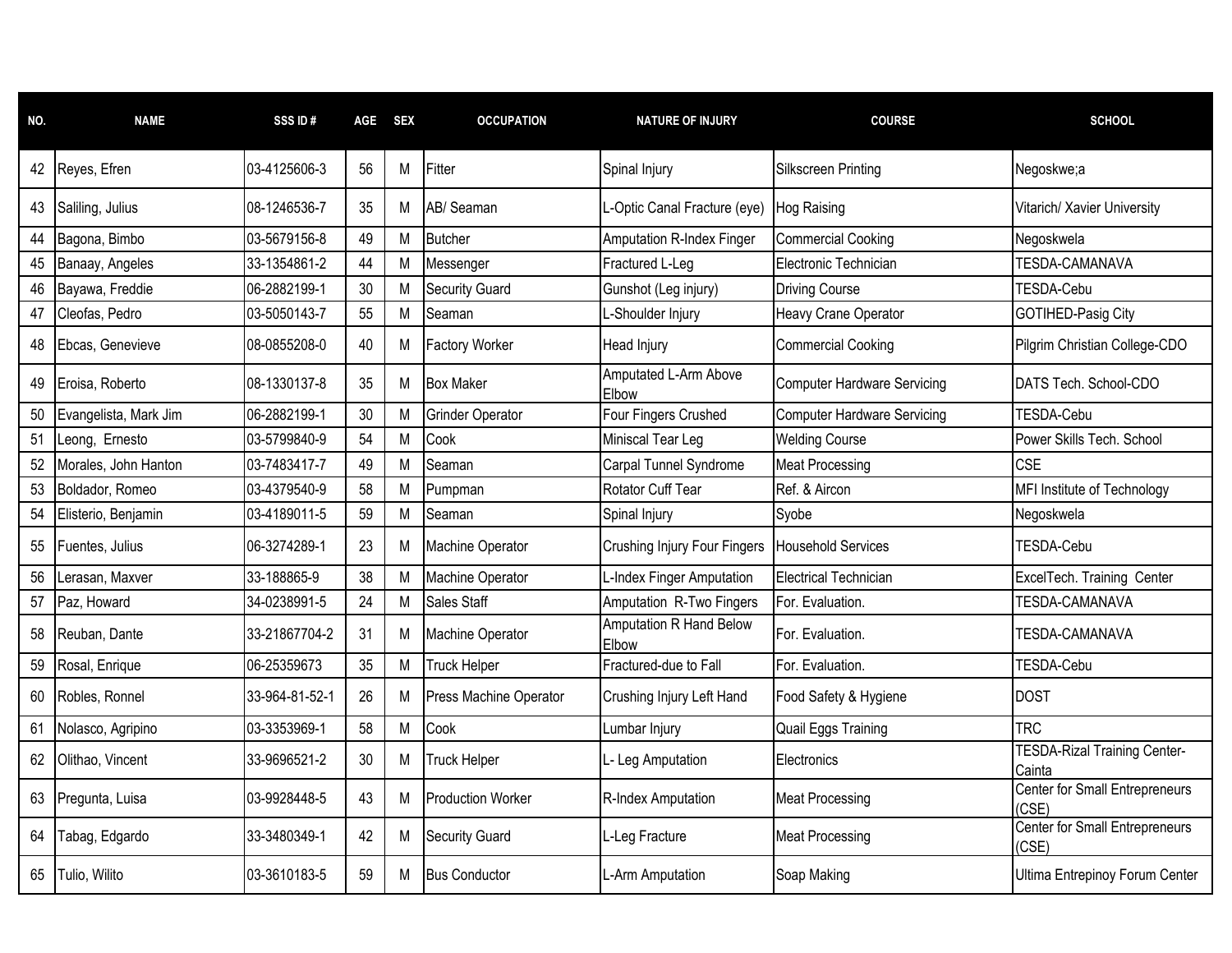| NO. | <b>NAME</b>               | SSS ID#      | <b>AGE</b> | <b>SEX</b> | <b>OCCUPATION</b>         | <b>NATURE OF INJURY</b>                  | <b>COURSE</b>                          | <b>SCHOOL</b>                                                     |
|-----|---------------------------|--------------|------------|------------|---------------------------|------------------------------------------|----------------------------------------|-------------------------------------------------------------------|
| 66  | Unite, Virgilio           | 33-0301117-5 | 59         | М          | Motorman                  | Spinal Injury                            | Electronics                            | <b>Advanced Competencies</b><br>Technological Manpower<br>Academy |
| 67  | Banting, Dorendo          | 34-0525774-3 | 36         | М          | Machine Operator          | R-Four Fingers Amputation                | Soap Making                            | Ultima Entrepinoy Forum Center                                    |
| 68  | Borinaga, Francis Marvin  | 08-173408-0  | 27         | M          | <b>Project Contractor</b> | Vehicular Accident                       | Ref. & Aircon                          | TESDA-Mis. Oriental-CDO                                           |
| 69  | Gabonada, Elsa            | 33-0361283-3 | 56         | М          | <b>Street Sweeper</b>     | Spinal injury                            | Soap Making                            | Ultima Entrepinoy Forum Center                                    |
| 70  | Lozada, Rommel            | 33-0844398-4 | 38         | Μ          | Messenger                 | <b>R-Hand Fracture</b>                   | Soap Making                            | <b>Ultima Entrepinoy Forum Center</b>                             |
| 71  | Sarmiento, Louie          | 33-6059639-0 | 32         | Μ          | Helper/Mechanic           | L-Hand Amputation                        | Soap Making                            | Ultima Entrepinoy Forum Center                                    |
| 72  | Sena, Wilbert             | 33-2438583-5 | 38         | М          | Driver/Mechanic           | R-Four Fingers Amputation                | Soap Making                            | Ultima Entrepinoy Forum Center                                    |
| 73  | Aldaba, Paulino           | 03-6643708-7 | 56         | М          | Bosun                     | Spine Injury                             | <b>Training Course for Instructors</b> | Nat. Maritime Polytechnic                                         |
| 74  | Dalaog, Iresh Jane        | 08-1436847-5 | 29         |            | Cashier/Clerk             | slip/fall                                | <b>Dressmaking Course</b>              | Mindanao Master Tech. \Center,<br>Inc.                            |
| 75  | Evangelista, Christian    | 02-2226104-1 | 28         | M          | Welder                    | Fracture L-Ankle                         | Gas Tungsten Arc Welding               | TESDA- Iba, Zambales                                              |
| 76  | Libusada, Michael         | 08-1355931-1 | 34         | М          | Welder                    | <b>Fractured Thumb</b>                   | <b>Welding Course</b>                  | DATS Tech. School-CDO                                             |
| 77  | Ambal Ceriacolito         | 03-7514459-4 | 51         | Μ          | <b>Security Guard</b>     | Multiple Stab Wounds                     | Soap Making                            | Ultima Entrepinoy Forum Center                                    |
| 78  | Bacomo, Jesus             | 33-1878597-5 | 39         | Μ          | Fisherman                 | <b>AmputationR Finger</b>                | Soap Making                            | Ultima Entrepinoy Forum Center                                    |
| 79  | Bubay, Rolando            | 03-8095282-3 | 51         | M          | Mason/Leadman             | Fracture R-Arm                           | <b>Hog Raising</b>                     | Negoskwela                                                        |
| 80  | Celestial, Honesto        | 03-3506116-7 | 58         | М          | Machine Operator          | Fracture Palm                            | Soap Making                            | Ultima Entrepinoy Forum Center                                    |
| 81  | Dura, Lorenzo             | 03-4198609-0 | 59         | М          | Bosun                     | Fractured left knee                      | Soap Making                            | Ultima Entrepinoy Forum Center                                    |
| 82  | Regaspi, Alex             | 03-9120691-1 | 45         | Μ          | <b>Cutter Supervisor</b>  | Fracture R- Hand Mid. Finger Soap Making |                                        | Ultima Entrepinoy Forum Center                                    |
| 83  | Tolentino, Ronel Miguel   | 34-1051869-7 | 26         | Μ          | Office Staff              | <b>Amputation Above Ankle</b>            | Soap Making                            | Ultima Entrepinoy Forum Center                                    |
| 84  | Villanueva, Dennis        | 02-1648060-5 | 37         | Μ          | Machine Operator          | R-Hand Fracture                          | Soap Making                            | Ultima Entrepinoy Forum Center                                    |
| 85  | Begino, Christian Anthony | 05-0547816-6 | 31         | М          | Machine Technician        | Arm Laceration                           | Eletronics                             | KMPI Tech./Voc. Batangas                                          |
| 86  | Fuscabio, Elmer           | 33-626846-9  | 36         | М          | Seaman                    | Slipped                                  | <b>Driving Course</b>                  | Al-Driving Co                                                     |
| 87  | Loterte, Rickson          | 34-3243920-4 | 23         | М          | Power Press Operator      | Inder finger Amputation                  | Welding course                         | <b>TESDA-CAMANAVA</b>                                             |